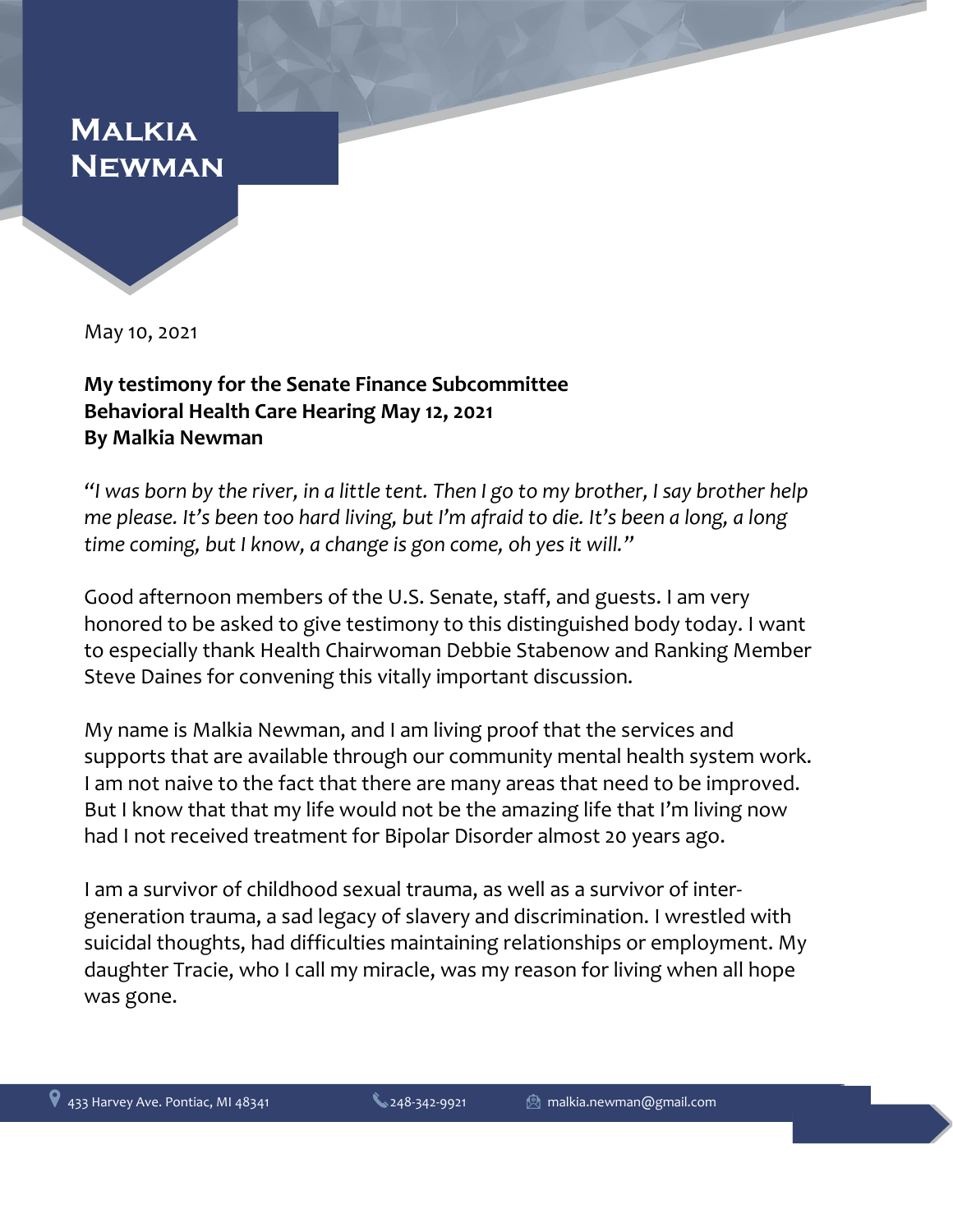Mental health conditions are very prevalent in my family, the treatments, and hospitalizations that my brother Ronnie endured, who had schizophrenia, terrified me which made it harder for me to ask for help until there was no other option available.

Fast forward 20 years. I have 15 years of continuous employment with CNS Healthcare's Anti-Stigma Program, I've been a homeowner for 9 years, and on June 5<sup>th</sup> my husband Dubrae and I will celebrate our 15<sup>th</sup> wedding anniversary. I have reconciled with my family and I serve as an ordained minister at my church, New Birth International of Pontiac, MI. My list of community service awards and recognitions is long. I have provided a copy of my resume as part of my testimony.

I am living proof, I am an advocate, and I am proud to speak on behalf of those who have not yet found their voice. It is vitally important that we not just continue to offer behavioral treatment, but that we prepare for the increased need that the pandemic has created. We need more qualified providers, doctors, nurses, therapists, and other support personnel, especially Peer Support Specialists, persons with lived experience and expertise in the mental health field that can encourage and educate people receiving services in a richer way than other professionals can. We need to compensate our professionals at every level, to make sure that we have qualified, culturally, and linguistically competent people meeting the needs of people no matter what their background.

The Certified Community Behavioral Health Clinics, CCBHCs, have made it easier for people to access services regardless of if they have insurance or not, which in the past created a huge barrier to people needing help.

Integration of physical and mental health has been a topic of discussion for many years. Integration is needed to help people with mental health disorders live longer, healthier lives, but the focus has shifted from people getting whole health treatment from head to toe, to an argument about who will administer the dollars associated with the treatment.

I believe that people served, and their loved ones, should have a role in shaping what healthcare should be, as people with intimate knowledge of what works and what doesn't. Advisory groups can and should be involved at every level of